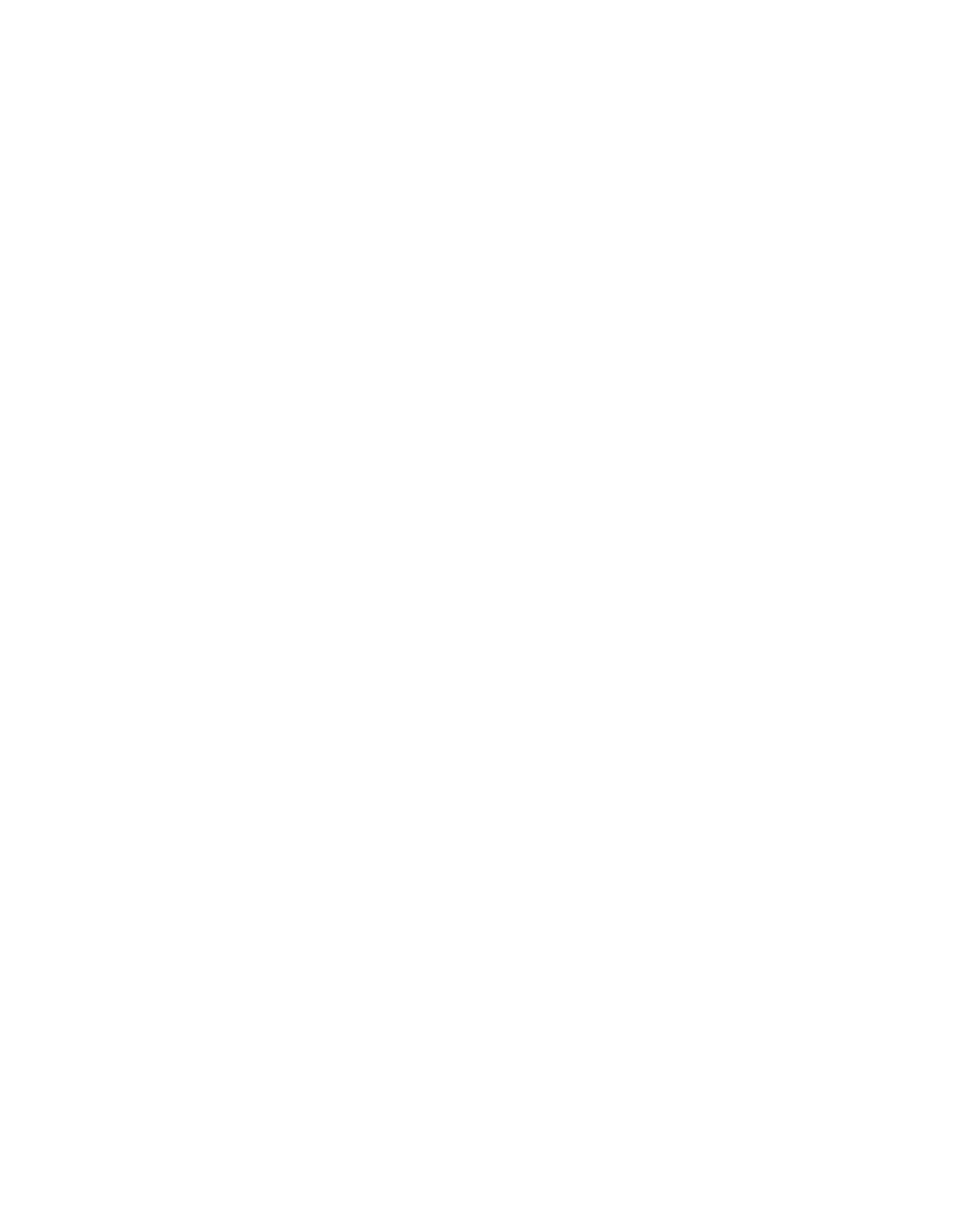

#### A word from the CEO…



This month marks Willow Brook's 50th anniversary. March 15th, to be exact. On that date in 1972, Willow Brook's board ponied up \$175,000 to purchase a diminutive 25-bed nursing home just north of Columbus. That fragile little care center was beset with many troubles. When I came on board in 1975, the organization technically was bankrupt (although it was an undeclared bankruptcy) and plagued with all manner of operational demons. The Ohio Department of Health had just revoked its license due to staffing inadequacies and code violations. Staff members were downtrodden. The board was discouraged. Talk about a humble beginning!

 That was the start. Just look today at all we have become. Willow Brook Christian Communities serves from three grand communities in central Ohio, offering a wide array of services to older adults. We started with 25 residents. Today we serve 650. Our annual budget back then was \$300,000. Today it is \$28 million. In 1972, we had 6,500 square feet underroof. Now there's 684,000.

We've come a long way baby!

 Through the years, many thousands of residents and their families have been served. Much good has been accomplished, and we have become a beacon of hope for our older friends. As we approached the half century mark, we were in hopes of throwing a grand anniversary bash. Turns out Covid had other plans, so we will just have to wait on that party. But I call on everyone associated with the Willow Brook ministry to quietly reflect on the past fifty years, consider the good that is done every day within our walls, and then offer up a prayer of thanksgiving.

Much love to all,

Larry Harris, CEO

# **News and Happenings**

**PROPERTY TAX LETTERS** for those living in the twin-single and Garden homes are available and can be picked up from the Village Manager, Marie McCreary, during normal business hours.



**WILLOW BROOK SHUTTLE** is available Tuesday, Wednesday & Thursdays from 9:00 a.m. to 4:00 p.m. **PLEASE**...schedule your appointments between those hours and call at least one day in advance to reserve a ride at 740-602-6028.

Effective March 1, 2022, Willow Brook will no longer accept Medical Mutual of Ohio ADVANTAGE PLAN. We will continue to accept Aetna, Anthem and Humana Medicare Advantage Plans. NOTE: This **does not** affect any Medicare supplements plans. Questions/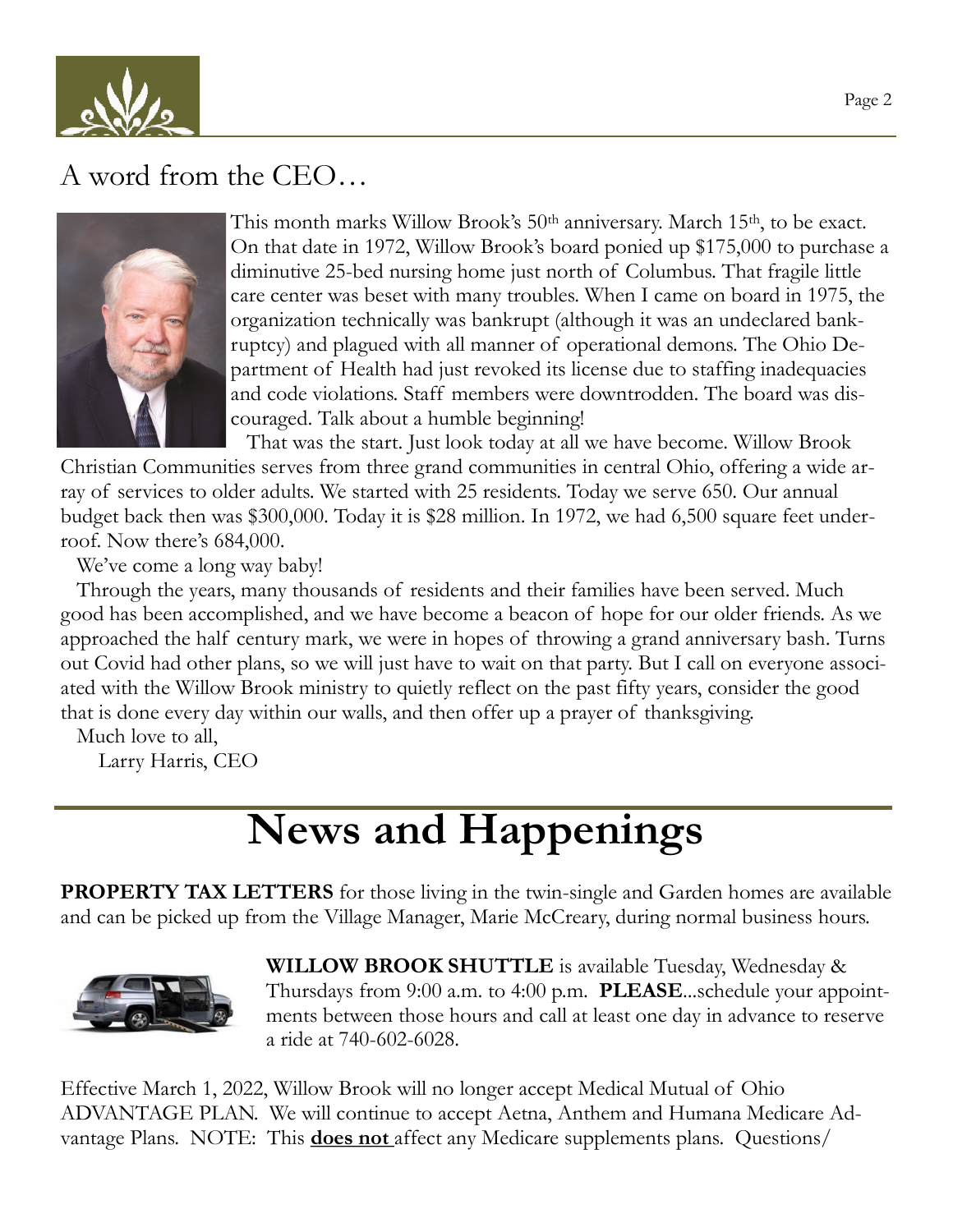

concerns, please reach out to Nicole Ketron at 740-368-4596 or extension 1163.

The threat of **severe thunderstorms and/or tornado season** is upon us. Please know the difference between a watch and a warning. A **watch** means weather conditions are favorable for the formation of a severe thunderstorm or tornado. A **warning** means severe weather is approaching the area and to take safe shelter immediately. If you do not have one already, an investment in a weather radio is a good idea.

Warm weather also brings out more **uninvited solicitors**. If you experience or see someone soliciting in the Village, please call the front desk immediately at 740-369-0048. If it is after 5:00 p.m., please call and dial 0 for a nurse. They will take the necessary steps to have the person/ group removed from the premises.

Please remember to notify the front office 740-369-0048 or extension 1009 if either you or your spouse go to the **emergency room or have been admitted to the hospital**. It is important that we are aware of your absence for building emergencies, billing and proper follow-up for nursing. services.

#### **Wellness office hours**

*Monday—3-7:30 Tuesday—8-11 Wednesday—Closed Thursday—3-7:30 Friday—8-11*

### **Thank You**

 "Thanks guys for all the cards, calls, and Quaker Bar for Ted's birthday! Despite the snow storm, it was a good day for him! What a great bunch of people!" -Judy Gach

 "Thank you for the many Christmas cards, birthday cards, the cake and a bag of delicious figs, dried apricots and cookies. –Frank Row

 "Thanks to my Willow Brook friends for my beautiful cards and good wishes. So nice to be remembered." -Winnie Wright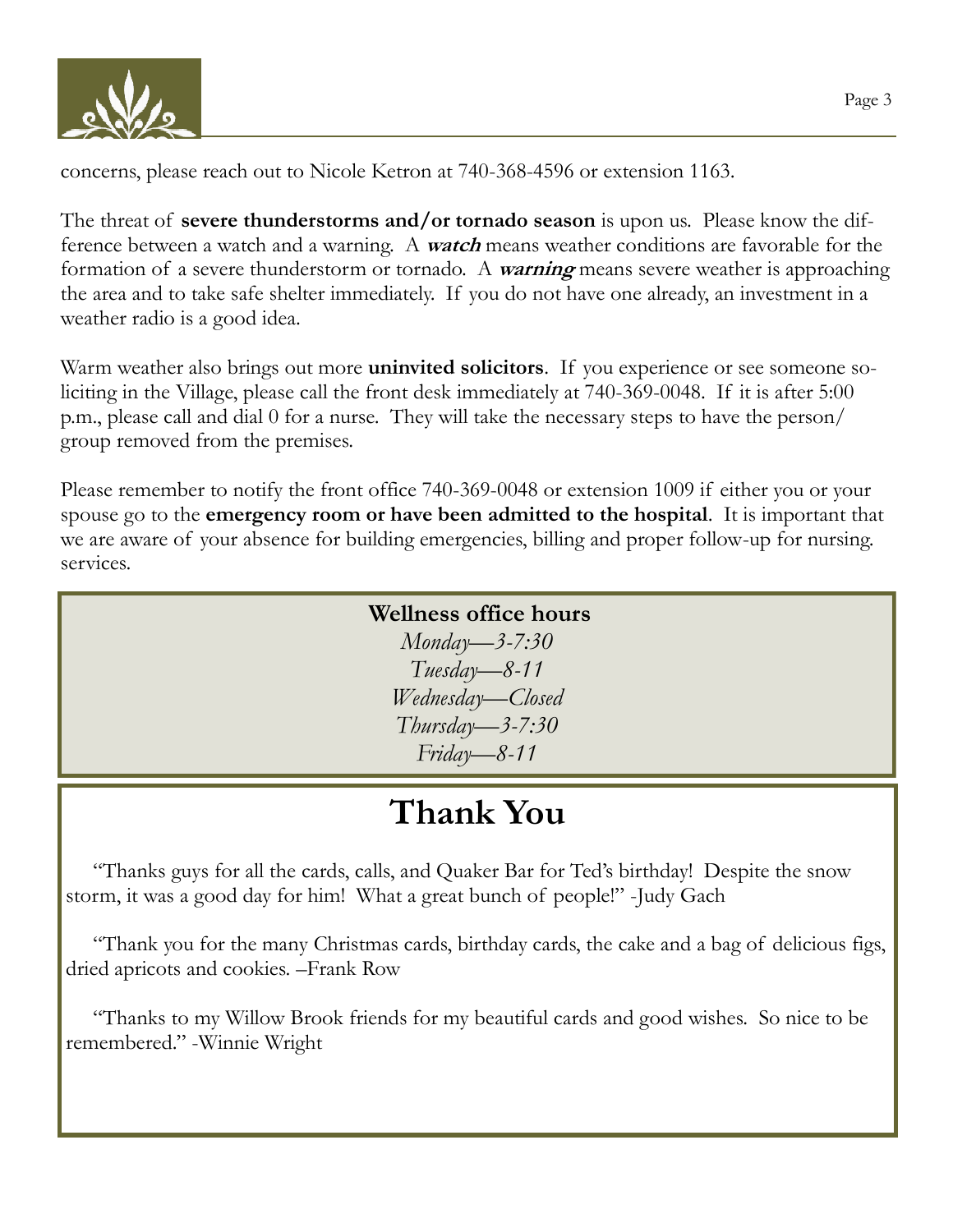

#### Naming Our Losses

Let me begin by saying a big "Thank you!" to everyone who has made me feel so welcome (and special!) in these first days serving as your chaplain. Residents and staff alike have been nothing but gracious, patient, and welcoming which has helped make me feel so appreciated. Eventually, I will even learn all your names – and if I have not met you yet, I hope to soon!



There is something cathartic beginning this journey as your chaplain as this year's Lenten season begins. I didn't grow up in a church that observed Lent – all I knew about it was that my friends at school sometimes showed up with a black mark on their foreheads, and they didn't eat the pepperonis on our Friday pizza school lunches. Over the last several years, however, I have investigated the rich and meaningful practice of observing Lent, and it has become an important part of my spiritual journey.

Lent begins on Ash Wednesday (March 2, this year) and continues on through 40 days (not counting Sundays) leading up to Holy Week and Easter Sunday. It is a time for us to reflect on our personal walk with the Lord and come to terms with our own shortcomings. I would invite you, this year, to spend time during Lent reflecting on the losses we've experienced over the past two years as we've dealt with the Covid-19 virus. Regardless of how old (or young!) you are, we've all lost something. Some have lost their lives or the lives of loved ones; some have lost time spent with family, friends, or on vacation; children have lost important rites of passage like prom and graduation ceremonies; and we all have lost time. Time *is* fleeting isn't it?

It is impossible to think that enduring these losses have had no effect on us – of course they have! They have left us feeling hurt, frustrated, angry, disappointed, sad, confused, disoriented, depressed, lost, anxious . . . and I could keep going, couldn't I? In the middle of his Sermon on the Mount Jesus tells us, "Don't worry about tomorrow, for tomorrow will worry about itself. Each day has enough trouble of its own" (Matthew 6:34). The first step towards alleviating our worries is to name them. We *have* lost much, and it has left us troubled and worried. As a community, let's use this season of Lent to name our losses and give them over to the Lord. 1 Peter 5:7 says to cast all your anxiety on him. Easy for him to say! But we who have faith in Jesus know that Easter is coming . . .

Adam Metz, Chaplain

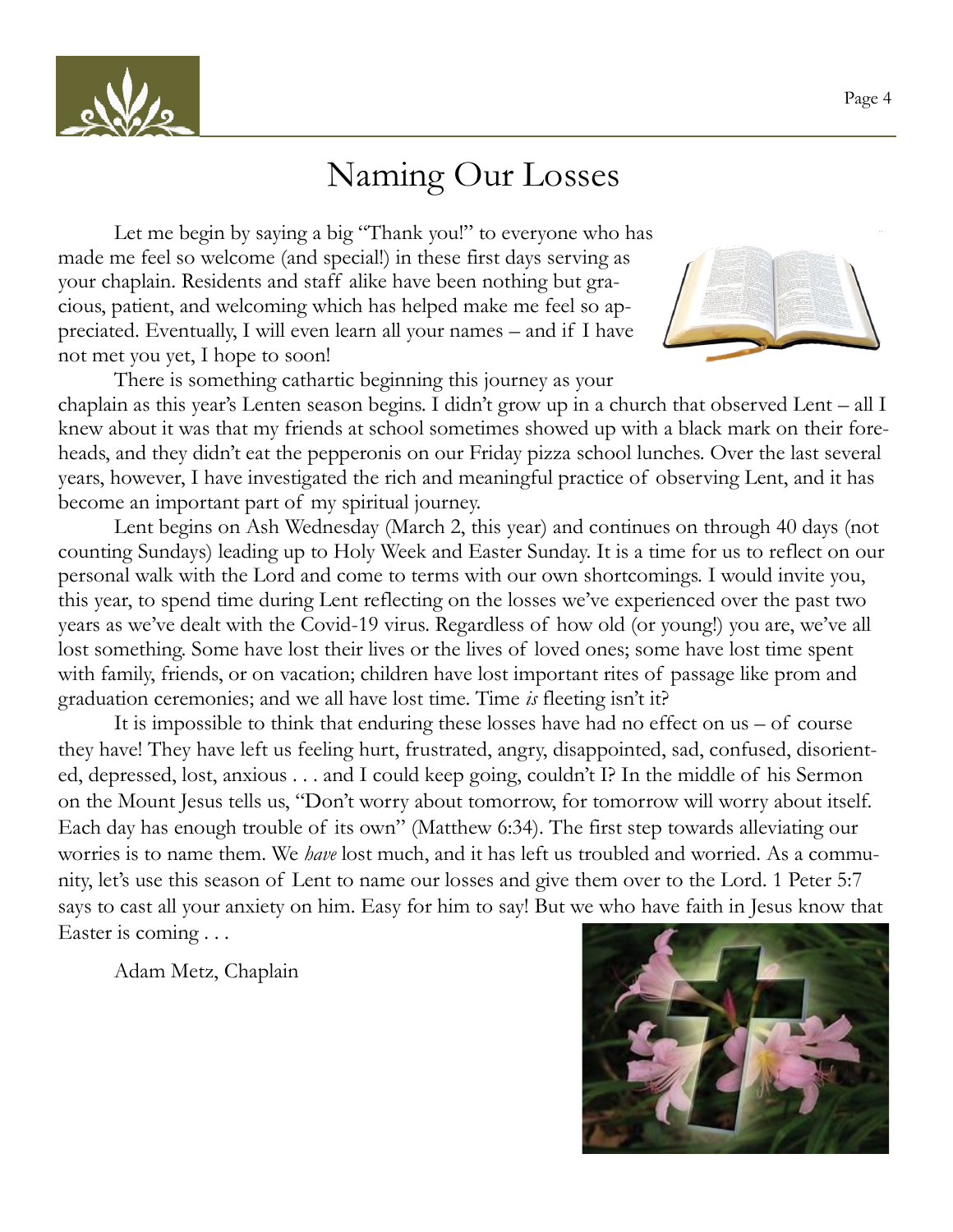

# **Meet a Staff Member**

Meet Jacob England. Jacob works in the culinary department. He started his job at Willow Brook at the suggestion of his mother.

 Jacob was born in Westerville and raised in Delaware. His father, Eddie, is an IT specialist. His mother, Linda, is an accounting specialist. He has a brother, Matthew, and two sisters: Erin and Anna.

 Jacob is a 2019 graduate of Delaware Hayes High School. He is currently enrolled at The Ohio State University where he is working towards a Bachelor's degree in social work.

 He enjoys traveling to the Outer Banks, North Carolina every year, playing video games and playing with his dog, Simon.





 Daylight Saving Time: March 13, 2022 at 2:00 a.m.

Turn your clocks **AHEAD** an hour before going to bed.